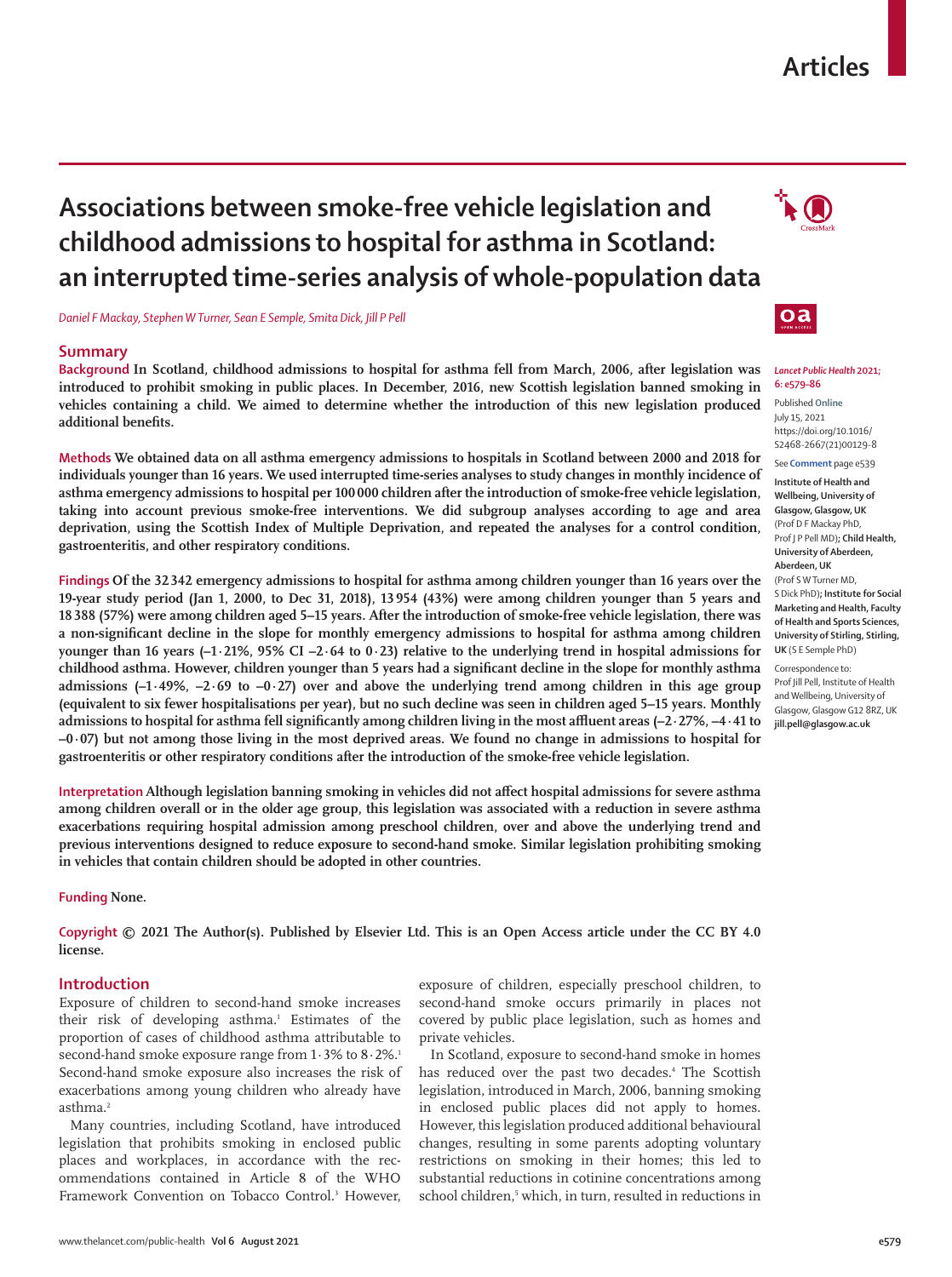#### **Research in context**

#### **Evidence before this study**

Exposure of preschool children to second-hand smoke is due mainly to parental smoking in the home or family vehicles and increases the risk of asthma. We searched PubMed from inception up to May 10, 2021, using the following terms: (smoke-free OR second-hand smoke OR ((smoke OR tobacco OR cigarette\*) AND exposure) AND (vehicle OR car) AND legislation). Previous studies showed that smoking in cars produced second-hand smoke exposure levels that exceeded WHO and US guidance, but smoke-free vehicle legislation was effective at reducing second-hand smoke exposure in cars. However, another study reported no reduction in self-reported respiratory symptoms among children aged 8–15 years after the introduction of smoke-free vehicle legislation in England.

#### **Added value of this study**

This country-wide study of admissions to hospital over a 19-year period confirmed no effect of smoke-free vehicle

childhood admissions to hospital for asthma<sup>6</sup> that have persisted over time.7 In March, 2014, a Scottish massmedia health education campaign, Take it Right Outside (TiRO), reinforced the importance of not smoking in homes in which children resided.7 Following this campaign, there have been further reductions in admissions to hospital for asthma among children younger than 5 years.<sup>7</sup>

In December, 2016, the Smoking Prohibition (Children in Motor Vehicles) (Scotland) Act made it illegal to smoke in vehicles containing someone below 18 years of age. In this study, we reanalysed the data used for the evaluation of the TiRO campaign<sup>7</sup> to determine whether the subsequent introduction of smoke-free vehicle legislation resulted in changes in incidence of childhood hospital admissions for asthma, over and above those achieved by the previous interventions, and whether any impact varied by age or level of socioeconomic deprivation.

## **Methods**

## **Study design**

We used an interrupted time-series analysis to quantify changes in Scotland-wide hospital admissions for childhood asthma over a 19-year period following the 2016 introduction of smoke-free vehicle legislation, also taking into account the 2006 introduction of legislation against smoking in public spaces and the 2014 TiRO public health initiative. The Scottish Morbidity Record 01 (SMR01) records information on every hospital admission in Scotland including age, sex, postcode of residence, date and urgency of admission, and reason for admission, coded using the International Classification of Diseases version 10 (ICD-10). Inclusion in this study was restricted to all emergency admissions to hospital for asthma of patients younger than 16 years of age,

legislation on older children but showed a significant reduction in admissions to hospital for asthma among children younger than 5 years, accounting for the underlying trend in monthly hospital admissions for asthma and previous interventions designed to reduce second-hand smoke exposure.

#### **Implications of all the available evidence**

Preschool children are at the greatest risk of exposure to parental smoking. Legislation prohibiting smoking in vehicles is effective at reducing exposure to second-hand smoke and, in preschool children, might be effective at reducing their risk of severe asthma requiring admission to hospital. Countries without laws that prohibit smoking in cars when children are present should be encouraged to adopt such legislation.

occurring between Jan 1, 2000, and Dec 31, 2018, inclusive. Area deprivation was measured using the Scottish Index of Multiple Deprivation (SIMD), which ranked 6976 areas of residence (total population 5∙2 million) in 2016 on the basis of aggregated data across the following seven domains: income, employment, health, education, housing, access (in terms of mean time) to basic services, and crime.<sup>8</sup> The postcodes of residence of children included in the study were used to categorise them into general population quintiles of the SIMD, from 1 (most deprived) to 5 (least deprived). Area deprivation was assumed to be similar to 2016 levels across the study period. Approval for the study was provided by the Scottish Public Benefit and Privacy Panel for Health and Social Care (reference 1819-0251). This study was a secondary analysis of anonymised, individuallevel administrative data held in the Scottish National Safe Haven (a secure database from which data cannot be removed without permission). Therefore, UK National Health Service ethics approval was not required and the researchers were neither able nor required to obtain individual participant consent.

#### **Outcomes**

The primary outcome of this study was monthly incidence of emergency hospital admissions for asthma, defined as an ICD-10 code of J45.0, J45.9 or J46X (full descriptions of the codes are provided in the appendix). To understand the effects of the 2016 smoke-free vehicle legislation on admissions over and above the effects of other public health interventions, our study included two earlier known change points as follows: the 2006 legislation banning smoking in public places<sup>6</sup> and the 2014 TiRO mass-media campaign advising against smoking in homes containing children.<sup>7</sup>

See **Online** for appendix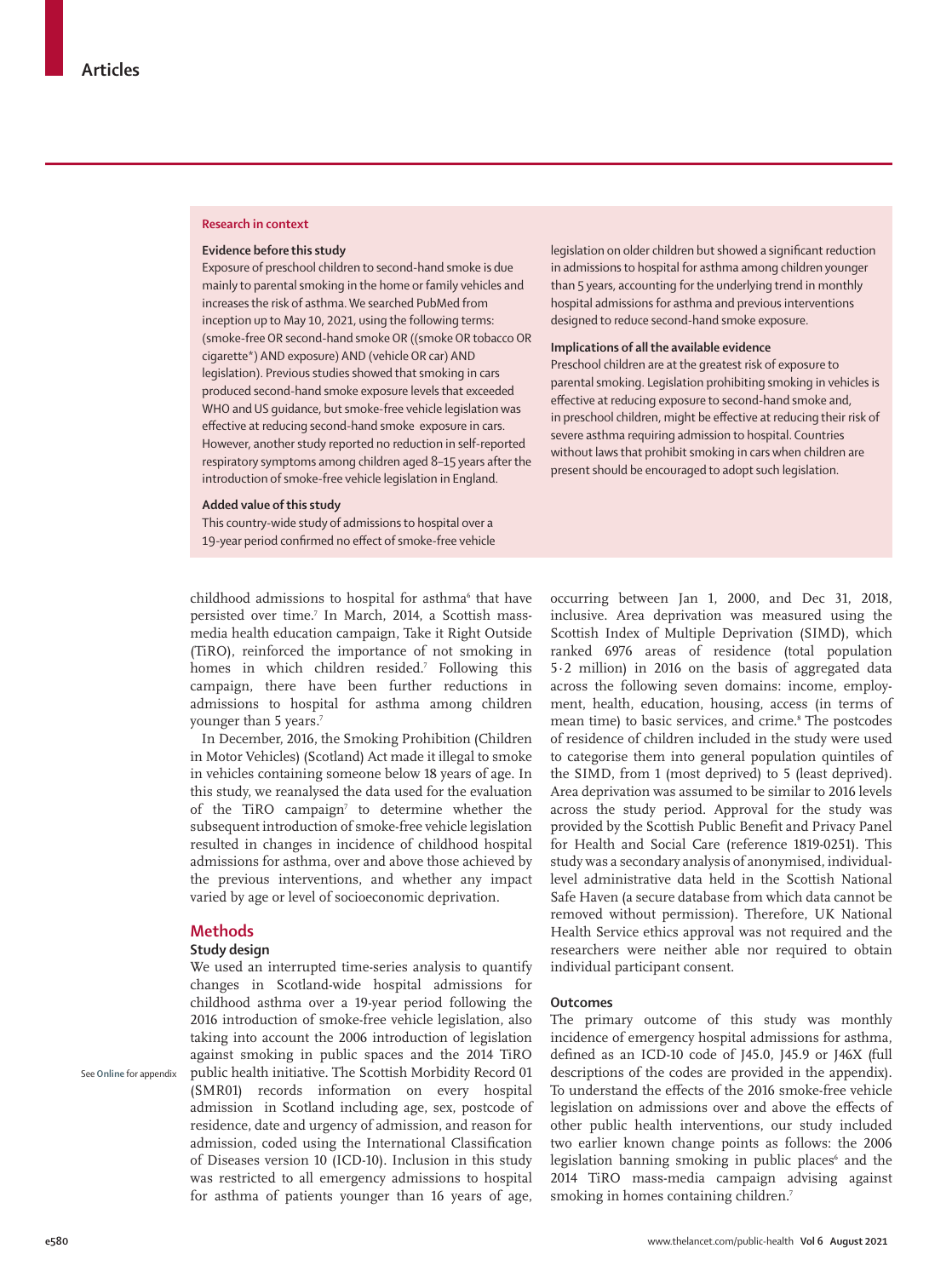To test for unknown or unmeasured changes that coincided with the introduction of smoke-free vehicle legislation, we included admissions data for gastroenteritis as a control condition. Emergency admissions to hospital for gastroenteritis among children younger than 16 years were ascertained from the following ICD-10 codes: A08.0, A08.1, A08.2, A08.3, A08.4, A09.0, A09.9, A09X, and K52.9 (appendix). We also explored the effect of the smoke-free vehicle legislation on other respiratory conditions included in the study of the TiRO campaign<sup>7</sup> in post-hoc analyses; these conditions were defined as follows: lower respiratory tract infections (J12.0, J12.2, J12.8, J12.9, J13.X, J14.X, J15.1, J15.2, J15.4, J15.7-9, J18.0, J18.1, J18.1D, J18.8, J18.9, and J22.X), croup (J05.0), acute otitis media (H65.0, H66.4, and H66.9), and bronchiolitis (J21.0, J21.8, J21.9, and J12.1; appendix).

Additionally, we assessed whether outcomes were affected by age  $\langle$  <5 years and 5–15 years) and SIMD quintile. To comply with the data protection requirement for data minimisation, the data controllers (the Information Services Division of the Scottish Government) provided SIMD data only for children in quintiles 1, 3, and 5 who were admitted to hospital for asthma; SIMD data for individuals in SIMD quintiles 2 and 4 and breakdowns of SIMD data for the control condition of gastroenteritis and for respiratory conditions other than asthma were not provided to us by the data controllers. Therefore, subgroup analyses by SIMD subgroup were restricted to three quintiles and undertaken for the primary outcome (asthma admissions) only.

## **Statistical analysis**

For each month, from January, 2000, to December, 2018, we determined monthly emergency hospital admissions for asthma per 100000 children younger than 16 years in Scotland from SMR01 records. We used mid-year population counts, obtained from the National Records of Scotland,<sup>9</sup> to estimate monthly population (age <16 years) from 2000 to 2018 via linear interpolation and extrapolation. The monthly hospital admission counts were combined with monthly population counts to derive monthly incidence of admissions to hospital for asthma per 100000 children. These incidences were then adjusted for unequal month length using the following formula:  $\frac{\text{(count} \times 100000 \times 365 \cdot 25)}{\text{(population} \times 12 \times \text{days in month)}}$ and then log transformed.

We used time-series regression with seasonal autoregressive integrated moving average (SARIMA) errors and an interrupted time-series design to estimate the effect of the legislation on admissions per 100 000 children over time. We reran the model with stratification by age (<5 years and 5–15 years) and by SIMD quintile (SIMD 1, 3, and 5) for asthma admissions. The model examined change after the 2016 introduction of smoke-free vehicle legislation relative to the underlying trend, and also included the 2006 smoke-free public places legislation<sup>6</sup> and the 2014 TiRO

campaign.7 As there were no indications of step changes around the time that smoke-free vehicle legislation was introduced, the model tested for potential changes in the slope with reference to the underlying trend only. Underlying trend values and trend values after the interventions (relative to the underlying trend) were expressed as the mean percentage change in monthly admissions. We also applied the estimated models to the underlying absolute rates to determine the cumulative reductions.

Initial specification of the SARIMA error models was derived from plots of the autocorrelation and partialautocorrelation functions with the choice of intervention model informed by graphs of the monthly admission rates for each outcome over time. The errors model was then estimated jointly with the intervention model via maximum likelihood and the residuals inspected for evidence of departure from a white-noise series using the Ljung-Box test.<sup>10</sup> Where model residuals showed evidence of remaining autocorrelation, the models were reestimated until their residuals conformed to a whitenoise process.

Time series often exhibit evidence of outliers, which need to be modelled appropriately for efficient estimation of intervention effects. We extracted the residuals from each model and then applied the isoutlier function in MATLAB version 9.1 update 1 to obtain a list of identified outliers using Grubbs' method,<sup>11</sup> the generalised extreme Studentized method,<sup>12</sup> a sliding window mean, and scaled median. These outliers were incorporated into the model and the residuals tested for white noise. Coefficients were then converted into percentages using the following transformation:  $100 \times (exp(β) - 1)$ . Initial data cleaning was done using SPSS 25 and all statistical analyses were done using the econometrics toolbox from MATLAB. A p value of less than 0·05 was assumed to indicate significance.

As with asthma, for the analysis of the control condition of gastroenteritis, and for the post-hoc analysis of respiratory conditions other than asthma, admissions were combined with population data to derive monthly incidence data and the interrupted time-series model was used to investigate whether any change to the underlying trend occurred over time after December, 2016. We also reran the model for these conditions in one or both age groups if significant effects were identified for the primary outcome in those age groups.

## **Role of the funding source**

There was no funding source for this study.

### **Results**

Over the 19-year study period (Jan 1, 2000, to Dec 31, 2018), there were 32342 emergency admissions to hospital for asthma among children younger than 16 years; of these, 13954 (43%) were among children younger than 5 years and 18 388 (57%) were among children aged 5–15 years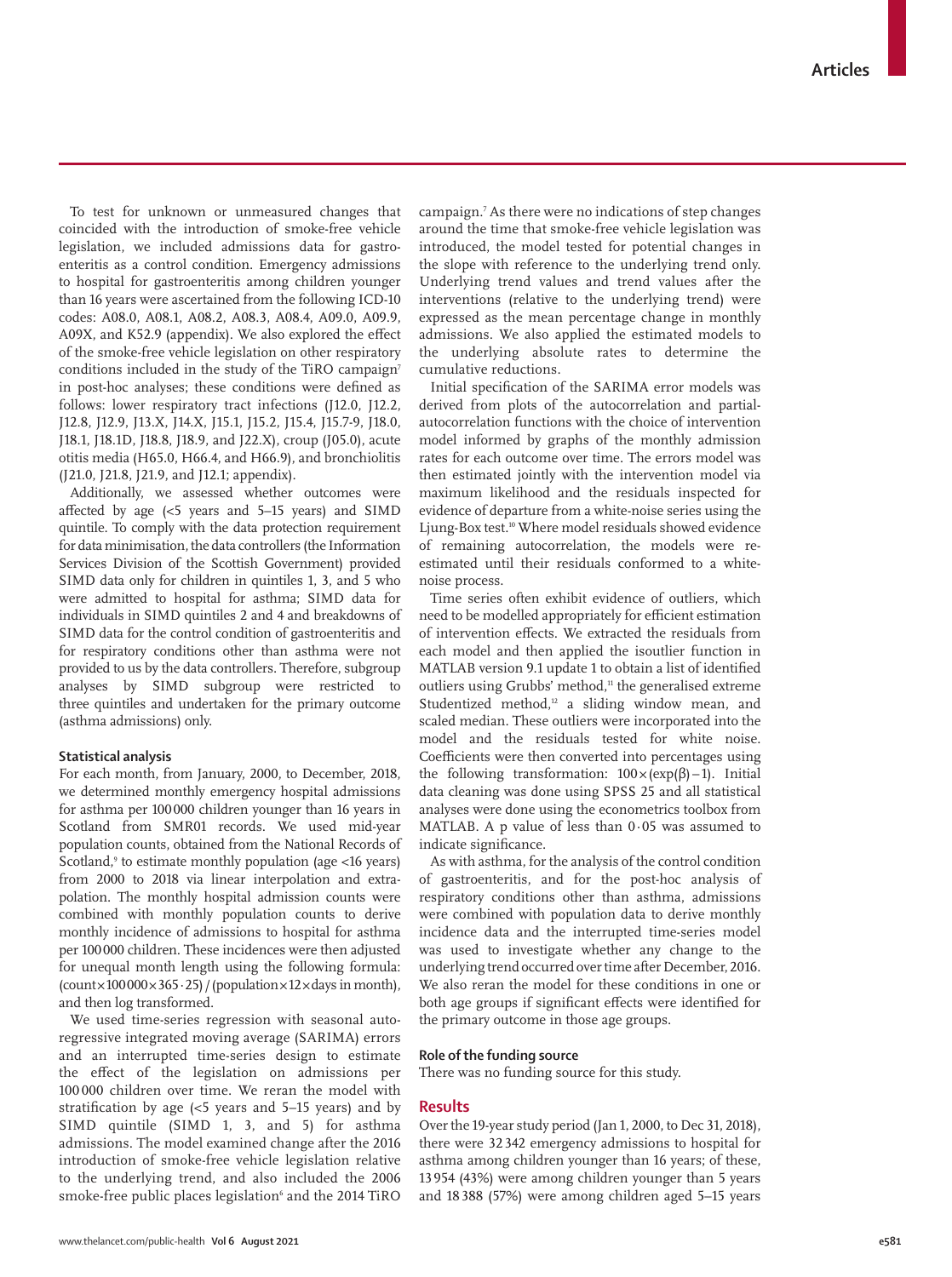|                                                                                                                                    | Asthma         | Lower respiratory tract | Croup          | Acute otitis media | <b>Bronchiolitis</b> | Gastroenteritis      |  |
|------------------------------------------------------------------------------------------------------------------------------------|----------------|-------------------------|----------------|--------------------|----------------------|----------------------|--|
|                                                                                                                                    | $(n=32342)$    | infection ( $n=32632$ ) | $(n=18663)$    | $(n=4489)$         | $(n=50805)$          | $(n=58126)$          |  |
| Age (years)                                                                                                                        | $5.8(3.5-9.7)$ | $3.0(1.5-5.8)$          | $1.9(1.1-3.4)$ | $1.8(1.1-3.6)$     | $0.4(0.2-0.8)$       | $1.7(0.8-4.0)$       |  |
| $<$ 5                                                                                                                              | 13 954 (43%)   | 23 141 (71%)            | 16328 (87%)    | 3836 (85%)         | 50 675 (>99%)        | 46 835 (81%)         |  |
| $5 - 15$                                                                                                                           | 18388 (57%)    | 9491 (29%)              | 2335 (13%)     | 653 (15%)          | $130 (-1%)$          | 11291 (19%)          |  |
| Sex                                                                                                                                |                |                         |                |                    |                      |                      |  |
| Male                                                                                                                               | 20147 (62%)    | 17469 (54%)             | 13080 (70%)    | 2634 (59%)         | 30366 (60%)          | 30744 (53%)          |  |
| Female                                                                                                                             | 12195 (38%)    | 15163 (46%)             | 5583 (30%)     | 1855 (41%)         | 20439 (40%)          | 27382 (47%)          |  |
| Area deprivation quintile*                                                                                                         |                |                         |                |                    |                      |                      |  |
| SIMD 1 (most deprived)                                                                                                             | 10179 (31%)    | $\ldots$                | $\cdot$ .      | $\ddotsc$          | $\ddotsc$            | $\ddot{\phantom{a}}$ |  |
| SIMD <sub>3</sub>                                                                                                                  | 5775 (18%)     | $\ddotsc$               | $\cdot$ .      | $\ddots$           | $\ddotsc$            | $\ddotsc$            |  |
| SIMD 5 (least deprived)                                                                                                            | 4046 (13%)     | $\ldots$                | $\cdots$       | $\ddots$           | $\ddotsc$            | $\ddotsc$            |  |
| Data are median (IQR) or n (%). SIMD=Scottish Index of Multiple Deprivation. *SIMD data were available for asthma admissions only. |                |                         |                |                    |                      |                      |  |

*Table 1:* **Characteristics of individuals younger than 16 years admitted to hospital as an emergency in Scotland with asthma, other respiratory conditions, or gastroenteritis between 2000 and 2018**

> (table 1). 10 179 (31%) of the children admitted to hospital lived in areas in the most deprived quintile, 5775 (18%) in the middle quintile, and 4046 (13%) in the most affluent quintile (table 1).

After the introduction of smoke-free vehicle legislation, there was a decline in the slope for monthly emergency admissions to hospital for asthma among children (–1·21%, 95% CI –2·64 to 0·23), but this was not statistically significant (table 2). There was also no significant change among children aged 5–15 years, but children younger than 5 years had a significant decline in the slope for monthly emergency admissions to hospital for asthma  $(-1.49\%, -2.69$  to  $-0.27$ ) after the introduction of smoke-free vehicle legislation (figure, table 2), over and above the underlying trend for childhood asthma admissions in this age group. Applying the estimated models to the underlying absolute rates produced a cumulative reduction of 12 admissions to hospital for asthma (95% CI 2 to 21) among children younger than 5 years over the 24 months after the introduction of smoke-free vehicle legislation, equivalent to a mean of six admissions to hospital (95% CI 1 to 11) avoided per year over and above the underlying trend.

We observed differences by area deprivation. The relative reduction in monthly admissions to hospital was greatest among the most affluent quintile, and smaller but still significant in the middle quintile, but there was no significant change in the most deprived quintile (table 2). However, the absolute reductions across quintiles were similar. Among the most deprived quintile, incidence fell from a mean of 0·87 admissions to hospital per 100000 population per month over the study period before the legislation to a mean of 0·72 admissions to hospital per 100 000 population per month over the months following the introduction of the legislation, and among the least deprived quintile from 0·32 per 100000 population per month to 0·21 per 100000 population per month, with an absolute reduction of 0·15 per 100000 per month in both groups (95% CI 0·10–0·21 in the most deprived quintile and 0·11–0·18 in the least deprived quintile).

Over the same study period, there were 58126 admissions to hospital for gastroenteritis (table 3). 46835 (81%) of 58126 admissions were in children younger than 5 years and 11291 (19%) were in children aged 5–15 years. After the introduction of legislation for smoke-free vehicles there was no significant change in monthly admissions to hospital for gastroenteritis in children overall (0·05%, 95% CI  $-1.38$  to 1 $\cdot$  50) or in children younger than 5 years  $(0.12\%, -1.49 \text{ to } 1.75)$ . There were also no significant changes in other respiratory conditions either overall or among children younger than 5 years (table 3). For these conditions, we focused the age analyses on children younger than 5 years as the significant effect for the primary outcome was restricted to this group.

## **Discussion**

In Scotland, admissions to hospital for asthma among preschool children fell significantly over the 2 years after the introduction of smoke-free vehicle legislation, but there was no benefit among the overall group or for children aged 5–15 years. The reduction in preschool children was over and above underlying trends and any effects of previous interventions such as smoke-free public place legislation and the national mass-media TiRO health education campaign. The effect on admissions was specific to asthma and did not occur for the control condition, gastroenteritis, or for other respiratory conditions.

Exposure to second-hand smoke is particularly injurious to children because of their higher respiratory rate, $13$  and increases their risk of asthma<sup>1</sup> and asthma exacerbations.<sup>2</sup> Globally, an estimated 169 000 deaths in childhood per year are attributable to exposure to second-hand smoke.<sup>14</sup> Although childhood asthma hospital admissions were shown to decline after the introduction of smoke-free public place legislation in Scotland,<sup>6</sup> England,<sup>15</sup> and the USA,<sup>16</sup> such legislation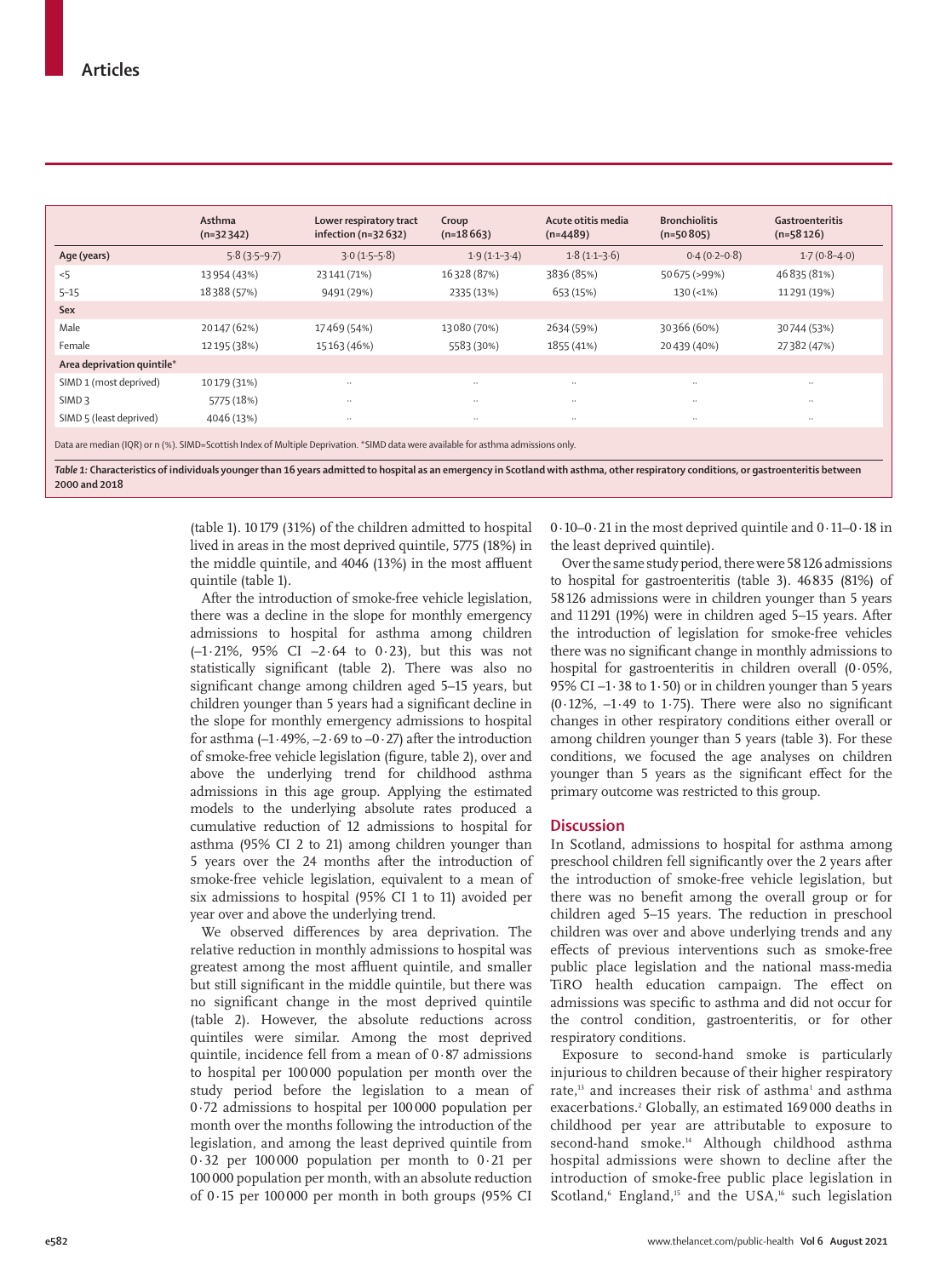|                                                                                                                                                                                                                                                                                                            | All children                        |         | age group<br>By                      |        |                                         |           | By deprivation category                            |         |                                         |         |                                        |          |
|------------------------------------------------------------------------------------------------------------------------------------------------------------------------------------------------------------------------------------------------------------------------------------------------------------|-------------------------------------|---------|--------------------------------------|--------|-----------------------------------------|-----------|----------------------------------------------------|---------|-----------------------------------------|---------|----------------------------------------|----------|
|                                                                                                                                                                                                                                                                                                            | Coefficient<br>(95% <sup>c</sup> )  | p value | <5 years                             |        | 5-15 years                              |           | SIMD <sub>1</sub> (most deprived)                  |         | SIMD <sub>3</sub>                       |         | SIMD 5 (least deprived)                |          |
|                                                                                                                                                                                                                                                                                                            |                                     |         | Coefficient<br>$(95%$ Cl)            | pvalue | Coefficient<br>$(95%$ Cl)               | p value   | Coefficient<br>$(95%$ Cl)                          | p value | Coefficient<br>$(95%$ CI)               | p value | Coefficient<br>$(95%$ CI)              | p value  |
| Underlying trend                                                                                                                                                                                                                                                                                           | $(-0.29 to 0.31)$<br>0.01%          | 0.95    | $(-0.70 to 0.15)$<br>$-0.28%$        | 0.19   | (0.25 to 0.76)<br>0.50%                 | $-0.0001$ | $(-0.31 to 0.57)$<br>0.13%                         | 0.57    | $(-0.42 to 0.80)$<br>0.19%              | 0.55    | $(-0.75 \text{ to } 0.65)$<br>$-0.06%$ | 0.88     |
| Smoke-free public place -0.25%<br>legislation (2006)                                                                                                                                                                                                                                                       | $(-0.74 \text{ to } 0.23)$          | 0.31    | $(-0.71$ to $0.22)$<br>$-0.25%$      | 0.29   | $(-0.92 \text{ to } -0.30)$<br>$-0.61%$ | $-0.0001$ | $(-0.75 to 0.22)$<br>$-0.26%$                      | 0.29    | $(-1.18$ to 0.01)<br>$-0.59%$           | 0.052   | $(-1.34 to 0.74)$<br>$-0.30%$          | 0.57     |
| TiRO campaign (2014)                                                                                                                                                                                                                                                                                       | $(-0.63 \text{ to } 1.09)$<br>0.22% | 0.61    | $(-0.52 \text{ to } 0.74)$<br>0.11%  | 0.73   | $(-0.26 \text{ to } 0.70)$<br>0.22%     | 0.36      | $(64.0 \text{ of } 9.0 \text{ of } 9)$<br>$-0.25%$ | 0.50    | $(-0.26 \text{ to } 1.32)$<br>0.53%     | 0.19    | $(-1.32$ to $1.95)$<br>0.30%           | $0 - 72$ |
| Smoke-free vehicle<br>legislation (2016)                                                                                                                                                                                                                                                                   | $(-2.64 to 0.23)$<br>$-1.21%$       | 0.10    | $-69$ to $-0.27$ )<br>$-1.49%$<br>G) | 0.016  | $(-2.18 \text{ to } 0.38)$<br>$-0.91%$  | 0.16      | $(-1.42 \text{ to } 1.72)$<br>0.14%                | 0.86    | $(-3.23 \text{ to } -0.18)$<br>$-1.72%$ | 0.028   | $-4.41$ to $-0.07$ )<br>$-2.27%$       | 0.042    |
| Data are mean (95% Cl); p value. Underlying trend values show the mean percentage change in monthly admissions; trend values after the interventions show mean percentage change in monthly admissions relative to the underly<br>SIMD=Scottish Index of Multiple Deprivation. TiRO=Take it Right Outside. |                                     |         |                                      |        |                                         |           |                                                    |         |                                         |         |                                        |          |
| Table 2: Interrupted time series analyses of emergency admissions to hospital for asthma overall and stratified by age and social deprivation                                                                                                                                                              |                                     |         |                                      |        |                                         |           |                                                    |         |                                         |         |                                        |          |



*Figure:* **Monthly incidence of emergency asthma admissions to hospital among children in Scotland aged <5 years (A) and 5–15 years (B)**

The solid line indicates the mean log-transformed standardised number of admissions and the dotted lines indicate the bootstrapped 95% CIs. Different coloured sections show the introduction of the smoke-free public spaces legislation in March, 2006, the TiRO public health initiative in March, 2014, and the smoke-free vehicle legislation in Dec, 2016. TiRO=Take it Right Outside.

does not directly address the primary locations in which children are exposed. In Wales, smoke-free public place legislation was introduced in 2008. Before the legislation, 37% of children aged 10–11 years reported that smoking was allowed in their homes and 18% reported that it was allowed in their family car.<sup>17</sup> In 2014, these figures had fallen to 26% and 9%, respectively. However, among children with a parent who smoked, 50% were still being exposed in their homes and 20% in their family cars.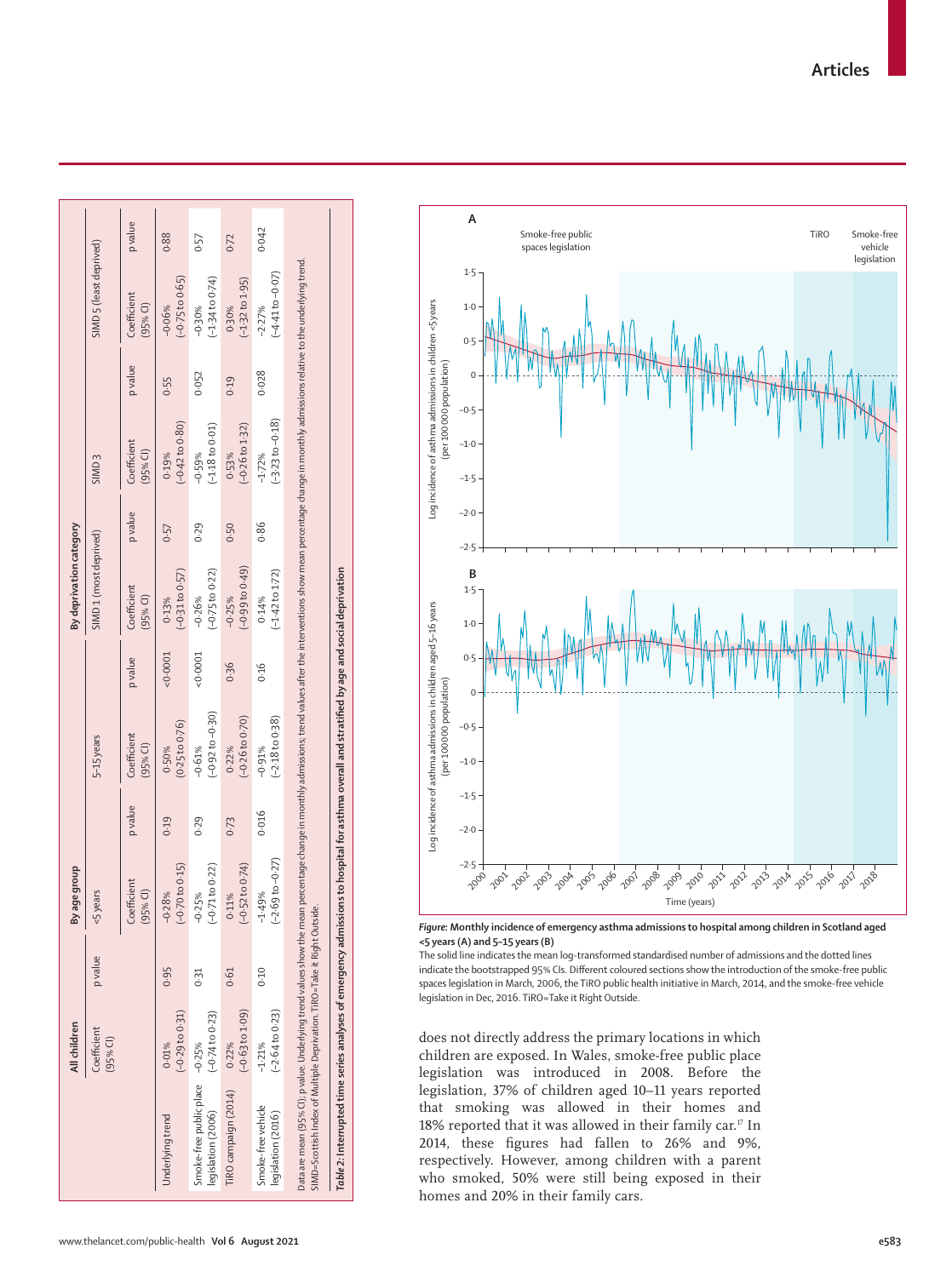|                                            | All children                     |         | <5 years                        |          |
|--------------------------------------------|----------------------------------|---------|---------------------------------|----------|
|                                            | Coefficient (95% CI)             | p value | Coefficient (95% CI)            | p value  |
| Gastroenteritis                            |                                  |         |                                 |          |
| Underlying trend                           | $0.20\%$ (-0.19 to 0.59)         | 0.32    | 0.17% (-0.27 to 0.62)           | 0.44     |
| Smoke-free public place legislation (2006) | $-0.36\%$ ( $-0.80$ to 0.08)     | 0.11    | $-0.36\%$ ( $-0.87$ to 0.16)    | 0.17     |
| TiRO campaign (2014)                       | 0.21% (-0.52 to 0.95)            | 0.57    | $-0.01\%$ ( $-0.85$ to $0.83$ ) | 0.97     |
| Smoke-free vehicle legislation (2016)      | 0.05% (-1.38 to 1.50)            | 0.94    | 0.12% (-1.49 to 1.75)           | 0.89     |
| Lower respiratory tract infections         |                                  |         |                                 |          |
| Underlying trend                           | 0.51% (-0.98 to 2.02)            | 0.51    | 0.61% (-0.81 to 2.06)           | 0.40     |
| Smoke-free public place legislation (2006) | $-0.43\%$ ( $-1.01$ to $0.14$ )  | 0.51    | $-0.35\%$ (-0.93 to 0.23)       | 0.24     |
| TiRO campaign (2014)                       | 0.09% (-0.67 to 0.87)            | 0.81    | $-0.43\%$ (-1.22 to 0.36)       | 0.28     |
| Smoke-free vehicle legislation (2016)      | $-0.80\%$ (-2.26 to 0.68)        | 0.28    | 0.21% (-1.34 to 1.78)           | 0.79     |
| Croup                                      |                                  |         |                                 |          |
| Underlying trend                           | 0.46% (0.10 to 0.81)             | 0.012   | $0.45\%$ (0.05 to 0.85)         | 0.028    |
| Smoke-free public place legislation (2006) | $-0.37\%$ ( $-0.70$ to $-0.04$ ) | 0.028   | $-0.34\%$ (-0.70 to 0.02)       | 0.064    |
| TiRO campaign (2014)                       | $-0.21\%$ ( $-0.84$ to $0.43$ )  | 0.52    | $-0.20\%$ ( $-0.81$ to $0.42$ ) | 0.53     |
| Smoke-free vehicle legislation (2016)      | 1.06% (-0.84 to 2.99)            | 0.27    | $0.68\%$ (-1.18 to 2.59)        | 0.47     |
| Acute otitis media                         |                                  |         |                                 |          |
| Underlying trend                           | 0.39% (-0.09 to 0.87)            | 0.11    | 0.35% (-0.20 to 0.90)           | 0.21     |
| Smoke-free public place legislation (2006) | $-0.40\%$ ( $-1.08$ to 0.29)     | 0.26    | $-0.33\%$ ( $-1.10$ to $0.45$ ) | 0.40     |
| TiRO campaign (2014)                       | $0.65\%$ (-0.55 to 1.86)         | 0.29    | 0.52% (-0.79 to 1.84)           | 0.44     |
| Smoke-free vehicle legislation (2016)      | $-0.99\%$ (-3.86 to 1.95)        | 0.50    | $-1.45\%$ ( $-4.43$ to $1.63$ ) | 0.35     |
| <b>Bronchiolitis</b>                       |                                  |         |                                 |          |
| Underlying trend                           | 0.40% (-0.19 to 1.00)            | 0.18    | 0.47% (0.18 to 0.76)            | < 0.0001 |
| Smoke-free public place legislation (2006) | $0.35\%$ (-0.45 to 1.16)         | 0.39    | $0.33\%$ (-0.13 to 0.79)        | 0.16     |
| TiRO campaign (2014)                       | $0.43\%$ (-0.88 to 1.75)         | 0.52    | $0.36\%$ (-0.71 to 1.46)        | 0.51     |
| Smoke-free vehicle legislation (2016)      | $-1.22\%$ ( $-3.81$ to $1.44$ )  | 0.36    | $-1.45\%$ ( $-3.81$ to 0.97)    | 0.24     |

Data are mean (95% CI); p value. Underlying trend values show the mean percentage change in monthly admissions; trend values after the interventions show mean percentage change in monthly admissions relative to the underlying trend. Age analyses for gastroenteritis and other respiratory conditions focused on children younger than 5 years as the significant effect for the primary outcome was restricted to this group. TiRO=Take it Right Outside.

*Table 3:* **Interrupted time series analyses of emergency admissions to hospital for gastroenteritis and other respiratory conditions for all children and for children younger than 5 years**

The principal source of second-hand smoke exposure among young children is parental smoking. Smoking in cars is an important contributor to second-hand smoke exposure. Among non-smoking adults, second-hand smoke exposure in the family car leads to higher cotinine concentrations than does second-hand exposure in the home, workplace, or public places.<sup>18</sup> Children exposed to second-hand smoke in cars are more likely to develop wheeze and have poorer lung function than children exposed to second-hand smoke at home, as well as unexposed children.<sup>19</sup> In an experiment that replicated 63 normal car journeys taken by smokers, averaging 27 min duration, all journeys produced fine particulate matter  $(PM, \epsilon)$  concentrations that exceeded WHO indoor air-quality guidance, even when car windows were opened.<sup>20</sup> A systematic review of 12 studies reported that smoking in cars can lead to  $PM<sub>2.5</sub>$  concentrations that substantially exceed the US Environmental Protection Agency's daily and annual standards for fine particulate air pollution.<sup>21</sup> The authors of this review concluded that the only way to protect children was via legislation prohibiting smoking in cars in which they are travelling.<sup>21</sup>

Studies have shown smoke-free vehicle legislation to be effective at reducing exposure to second-hand smoke in cars.22–25 In California, there was a 12% reduction in students reporting exposure in cars after the state's introduction of smoke-free vehicle legislation, a reduction not seen in other US states and against an underlying decline of 1% per annum.<sup>23</sup> In a telephone survey of adults living in Maine, USA, the proportion of people who reported having smoke-free vehicles increased from 74·9% to 78·8% after the introduction of state smoke-free vehicle legislation.<sup>24</sup> Furthermore, the proportion of people reporting smoke-free homes also increased from 79·9% to 83·1%, suggesting that smoke-free vehicle legislation might produce more wide-reaching behavioural changes by changing social norms.<sup>24</sup> This observation is consistent with the finding that smoke-free public place legislation in Scotland was followed by an increase in voluntary restrictions on smoking in homes containing children.5 In England, the proportion of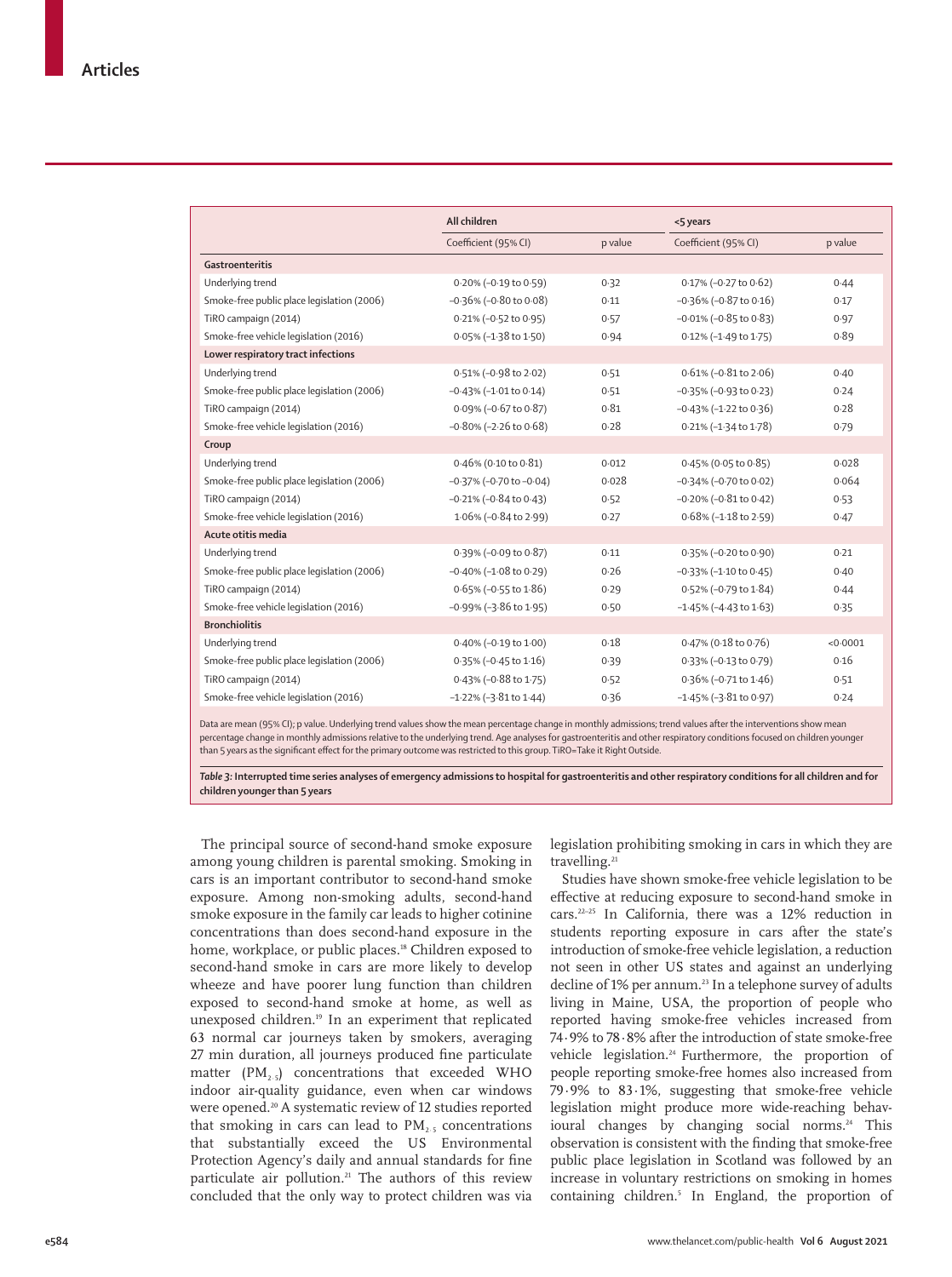children aged 13–15 years who reported regular exposure to second-hand smoke in cars fell from 6·3% and 5·9% in the 2 years preceding smoke-free vehicle legislation to 1·6% in the year after.25 No studies have directly compared exposure of children to second-hand smoke in vehicles before and after the Scottish legislation. However, separate studies have reported that 7% of children were exposed over a single week in 2006, whereas less than 1% of all children were exposed in 2019.26

In our study, we found no benefit of smoke-free vehicle legislation among children older than 5 years. This result is consistent with findings in England, where children aged 8–15 years reported no reduction in respiratory symptoms or asthma after the introduction of smokefree vehicle legislation in October, 2015.<sup>27</sup> Our study showed that the reduction in asthma admissions to hospital was specific to preschool children. This finding is plausible, since exposure to parental smoke is higher among preschool children, who spend a greater proportion of their time with their parents. Among children whose parents smoke, cotinine concentrations are higher among preschool children<sup>28</sup> than among school-aged children.<sup>5</sup>

Our findings suggest possible widening of health inequalities, whereby the relative reduction in childhood asthma hospital admissions was greater among those living in the most affluent areas and not observed among those living in the most deprived areas. However, since the absolute reduction in incidence was similar in both these groups, the differences in relative reduction might simply reflect the lower pre-legislation incidence in the affluent subgroup. Our findings relating to smoke-free vehicle legislation contrast with our previous findings relating to smoke-free public place legislation, for which the relative reduction in childhood asthma hospital admissions was only apparent in the most deprived group.7 Smoke-free public place legislation was supported by systematic monitoring and enforcement deterring breaches across all socioeconomic groups. By contrast, absence of enforcement of smoke-free vehicle legislation, as evidenced by no judicial cases, has resulted in reliance on voluntary adherence. If such adherence is lower in deprived areas, this could explain why the vehicle legislation has been less effective in deprived populations compared with more affluent populations. In the 2019 Scottish Health Survey, less than 1% of children in the three most affluent quintiles were exposed to secondhand smoke in vehicles compared with 1% of children in the two most deprived quintiles,<sup>26</sup> showing that breaches of the legislation might be more likely in deprived communities. The difference in relative reduction of asthma admissions to hospital might also reflect higher rates of car ownership in more affluent areas. People in lower-income households are more likely to travel by bus, whereas people in higher-income households are more likely to drive or travel by train.<sup>29</sup> Therefore, the observed differences in effect by level of deprivation

might be due to multiple factors including differences in baseline absolute risk, compliance, and the contribution of vehicles to overall second-hand smoke exposure.

We did a quasi-experimental study using routine health data. The study covered all admissions to hospital across the whole of Scotland, thereby avoiding selection or recruitment bias. The study population was sufficiently large to support subgroup analyses by age and area deprivation. In our model, we were able to account for both underlying trends and two other interventions previously reported to have affected the outcome of interest: smoke-free public place legislation and a massmedia health education campaign, TiRO. However, as with any natural experiment, it is impossible to be certain that no unknown factors influenced the outcome over the study period.

In this study, we reanalysed data used in the previous evaluation of TiRO,<sup>7</sup> adding implementation of smoke-free vehicle legislation as an additional change point. Including additional trends means that the SARIMA errors might explain earlier trends not previously explained or the previous trends might be absorbed by serial correlation terms. Seasonality can also trend over time and so should also be modelled out of the data. Compared with the previous study,<sup>6,7</sup> we still found an underlying increase in asthma admissions to hospital among older children (aged 5–15 years), the previously observed fall in admissions to hospital after the introduction of smoke-free public place legislation among both age groups $67$  was now specific to older children, and the reduction in admissions to hospital among younger children after TiRO<sup>7</sup> was no longer observed. Therefore, it is possible that the effect of TiRO previously reported was, in fact, due to the subsequent introduction of smoke-free vehicle legislation.7

Our primary outcome was restricted to admissions to hospital for asthma; exposure to second-hand smoke is associated with more severe and more frequent asthma exacerbations.<sup>2</sup> We did not have data on less severe events managed in the community; therefore, any systematic error will have been in the direction of underestimating the overall effect of the smoke-free vehicle legislation. Avoiding six hospital admissions per year might appear to be a small effect but, underlying this, there could be a much larger number of children who avoided less severe exacerbations that did not require admission to hospital but who nonetheless benefited by avoiding symptoms, anxiety, school absence, parental time off work, and health-care costs. Asthma diagnosis is more likely to be uncertain in children younger than 5 years. Any effect this might have is likely to result in underestimation of the effect in this age group.

As with any observational study, the finding of an association does not prove causation. However, our findings satisfy many of the Bradford Hill criteria for causation.30 A causal effect of the smoke-free vehicle legislation on childhood asthma hospital admissions is plausible, given existing evidence of an association